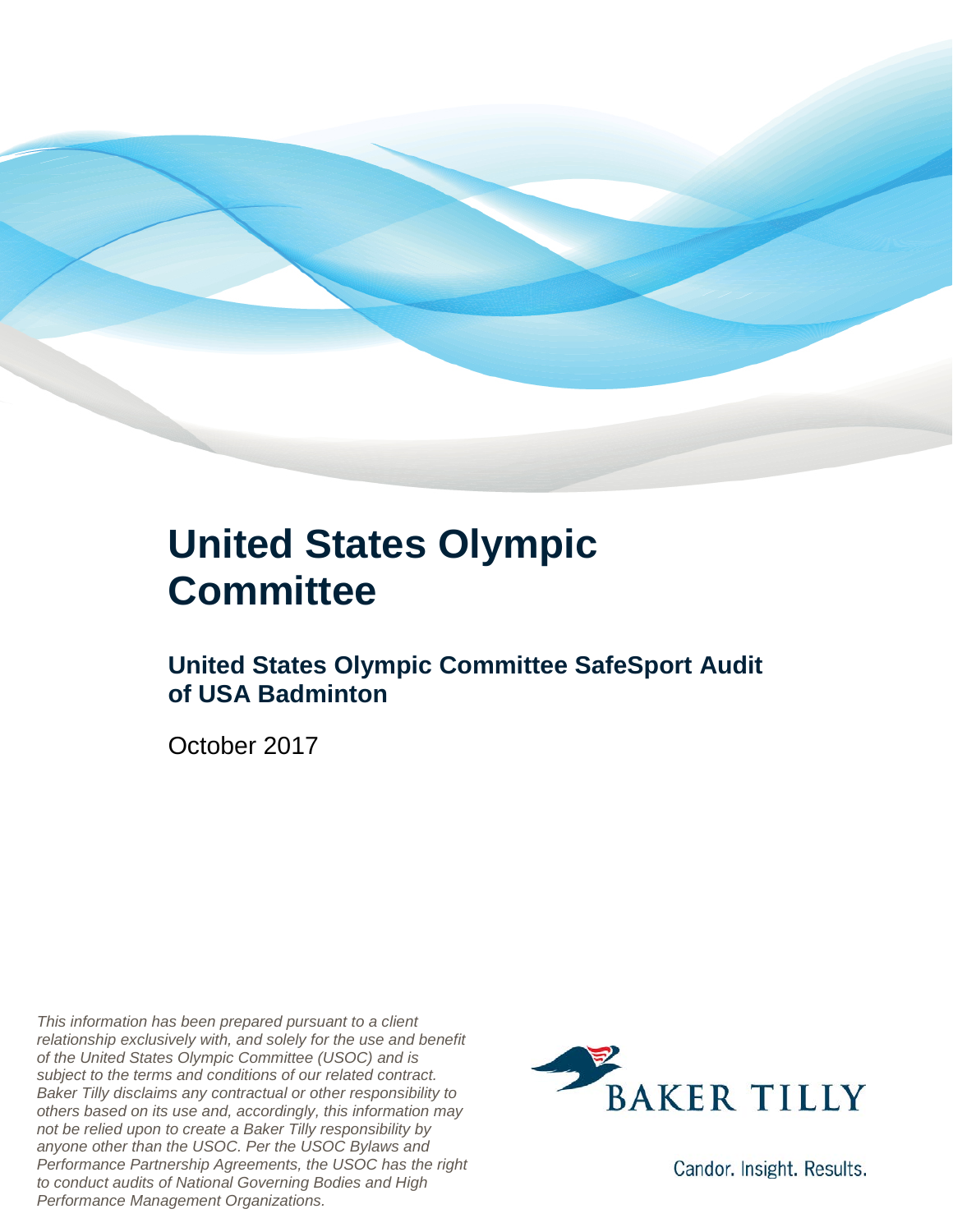

|  | UNITED STATES OLYMPIC COMMITTEE SAFESPORT AUDIT OF USA |  |
|--|--------------------------------------------------------|--|
|  |                                                        |  |
|  |                                                        |  |
|  |                                                        |  |
|  |                                                        |  |
|  |                                                        |  |
|  |                                                        |  |
|  |                                                        |  |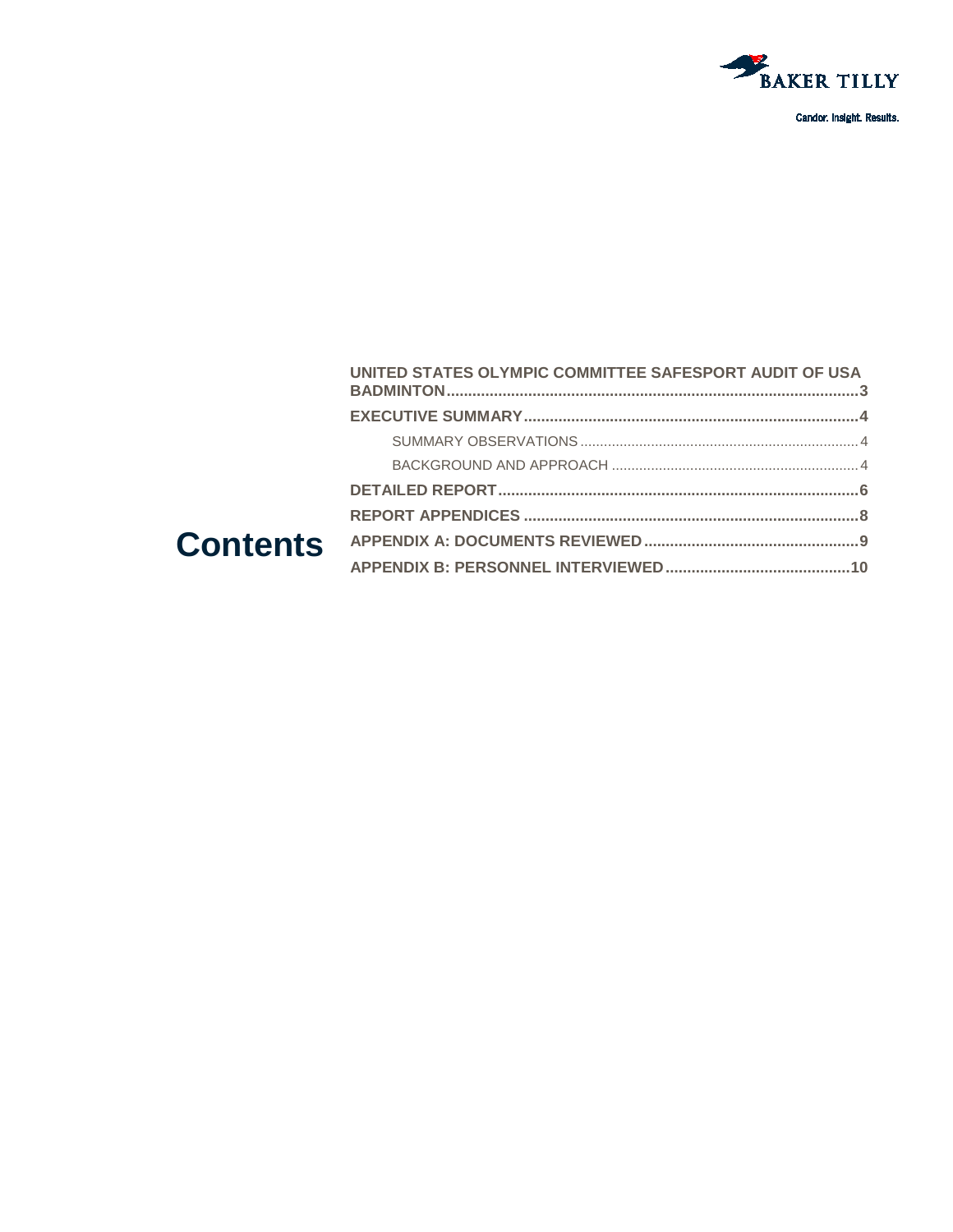

j

United States Olympic Committee USOC SafeSport Audit of USA Badminton

### <span id="page-2-0"></span>**United States Olympic Committee SafeSport Audit of USA Badminton[1](#page-2-1)**

<span id="page-2-1"></span><sup>1</sup> To consider the report in its entirety, please refer also to the detailed management response that will appear here [\[Governance Documents\]](https://www.teamusa.org/Footer/Legal/Governance-Documents) within 90 days of the date of this report.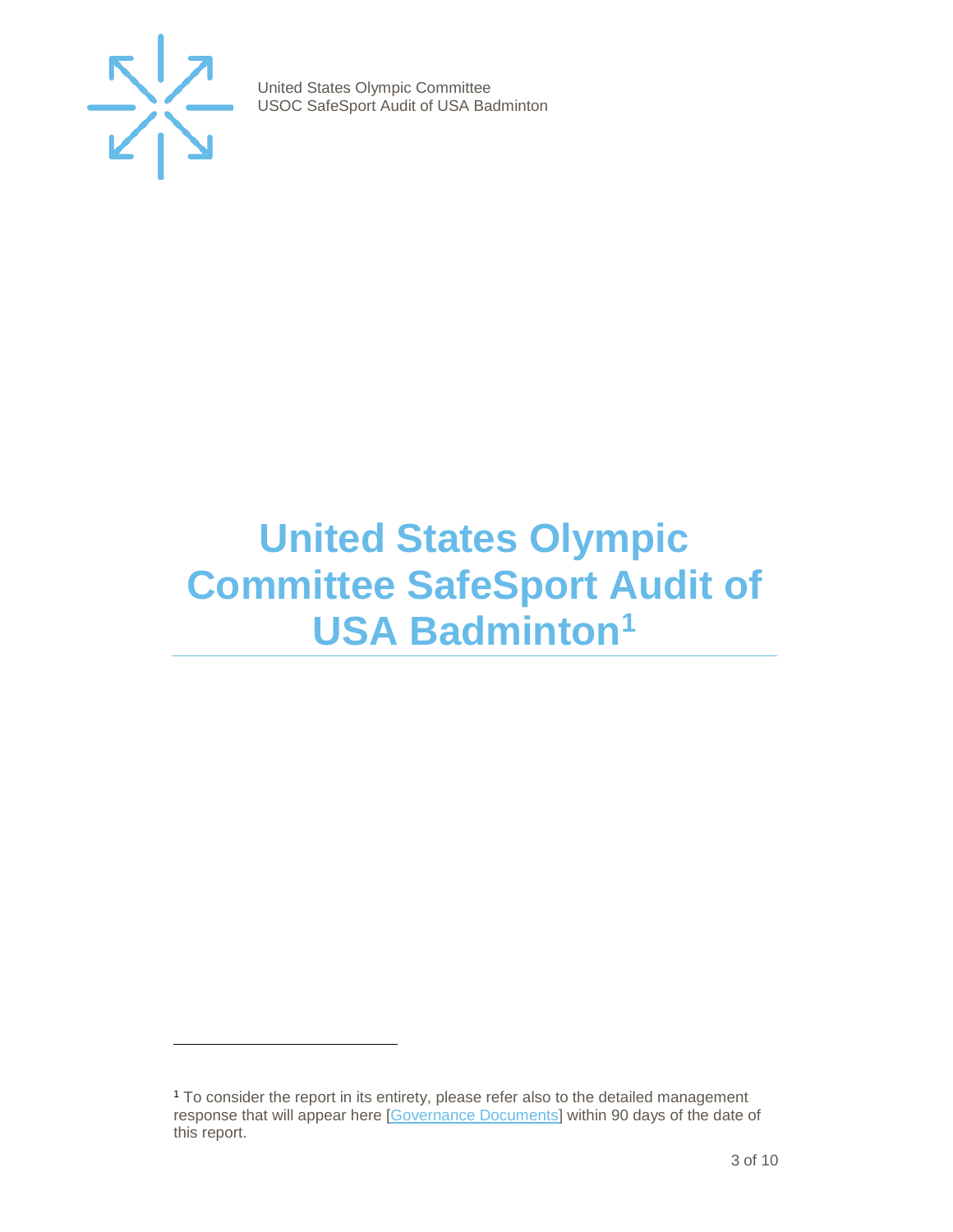

-

United States Olympic Committee USOC SafeSport Audit of USA Badminton

## **Executive Summary**

#### <span id="page-3-1"></span><span id="page-3-0"></span>**Summary Observations**

It shall be the policy of the United States Olympic Committee (USOC) that each National Governing Body (NGBs) adopt a Minimum Standards Policy for Athlete Safety Programs (Athlete Safety Standards) by December 31, 2013[2](#page-3-3).

We noted the following opportunities to enhance the design of USA Badminton's (USAB) compliance with the Athlete Safety Standards:

> **Athlete Safety Standards - Criminal Background Checks and Education and Training Policy Requirements** – USA Badminton's SafeSport Policy only requires annual criminal background checks for coaches and staff. Based on further discussion with USAB, there are other stakeholders that are required to have a criminal background check conducted (e.g., Officials/Referees, volunteer officials); however, USA Badminton's SafeSport documentation and administrative materials does not state that these stakeholders are required to have a criminal background check completed.

#### <span id="page-3-2"></span>**Background and Approach**

USOC engaged Baker Tilly Virchow Krause (Baker Tilly), to assist the USOC in the completion of SafeSport audits, to assess compliance with SafeSport policies and procedures at the USOC and all of its NGBs and High Performance Management Organizations (HPMOs).

Baker Tilly performed a review of USAB to evaluate compliance with the Athlete Safety Standards. The following activities were performed for this review of USAB:

- > Developed and executed an audit program that included:
	- Holding a virtual entrance meeting to discuss and document USAB's SafeSport program and processes.
	- Selecting a sample of 10 from the required individuals to ensure a background check was performed and education and training was completed. See **Appendix A** for a list of documents reviewed.
	- Reviewing USAB's athlete safety policy and determining whether the following was addressed:
		- Required misconduct is prohibited and defined;
		- **Reporting procedures are documented; and**
		- **The grievance process is documented and complies with** Athlete Safety Standards.
	- Identifying which individuals are required to undergo a criminal background check and complete education and training.

<span id="page-3-3"></span><sup>2</sup> Effective June 20, 2017 the USOC replaced the Athlete Safety Standards with the NGB Athlete Safety Policy. Due to the timing of this audit, fieldwork was performed in accordance with the Athlete Safety Standards.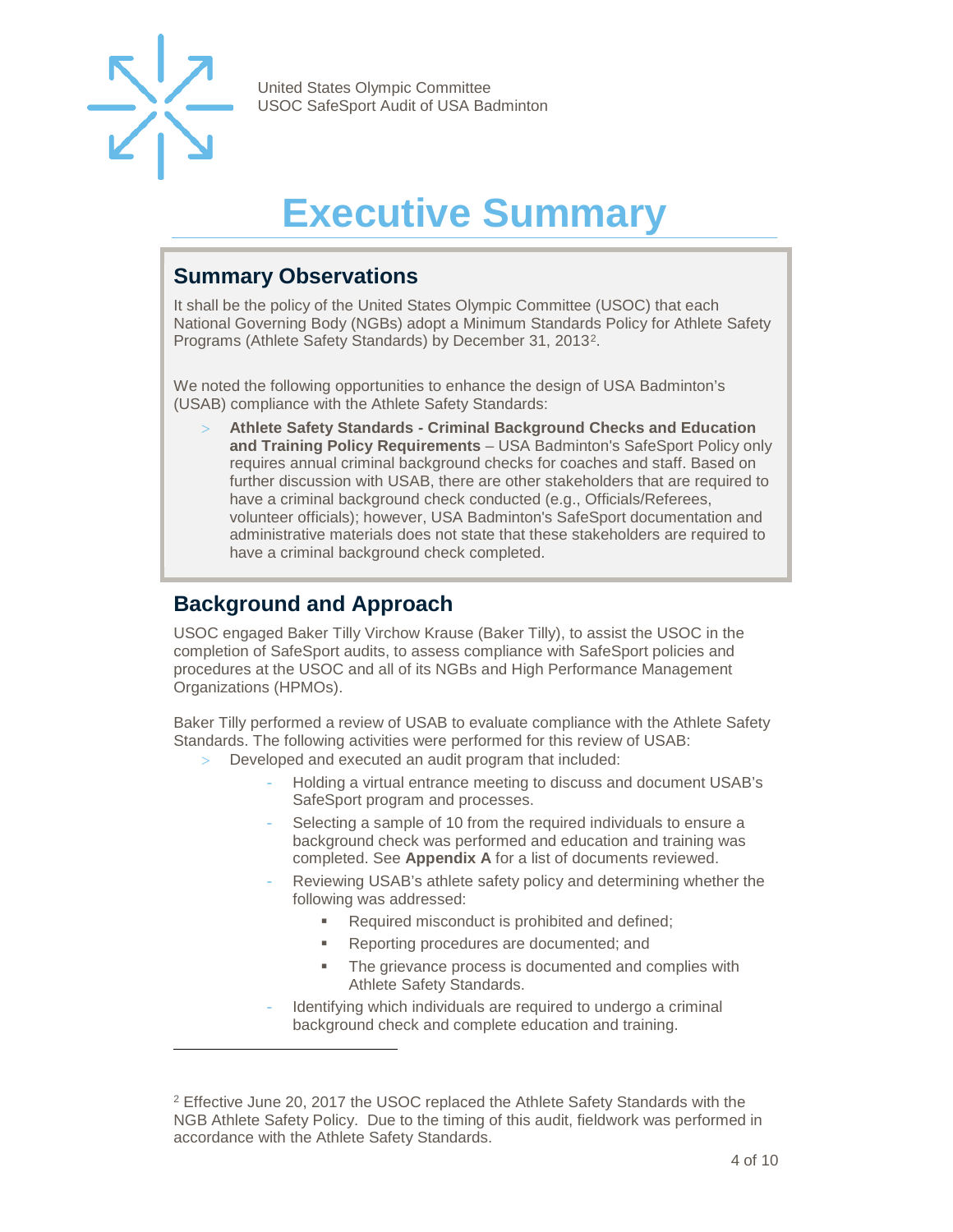

- > Conducted a virtual exit meeting, if requested, following delivery of the draft report, to discuss audit findings and recommendation(s) with USAB. See **Appendix B** for a list of individuals interviewed.
- > Identified specific observations and recommendations regarding opportunities to enhance compliance with Athlete Safety Standards. Observations include the following attributes: criteria, condition, cause, effect and recommendation, as set out in the International Professional Practices Framework (IPPF) Standards and Practice Advisory 2410-1.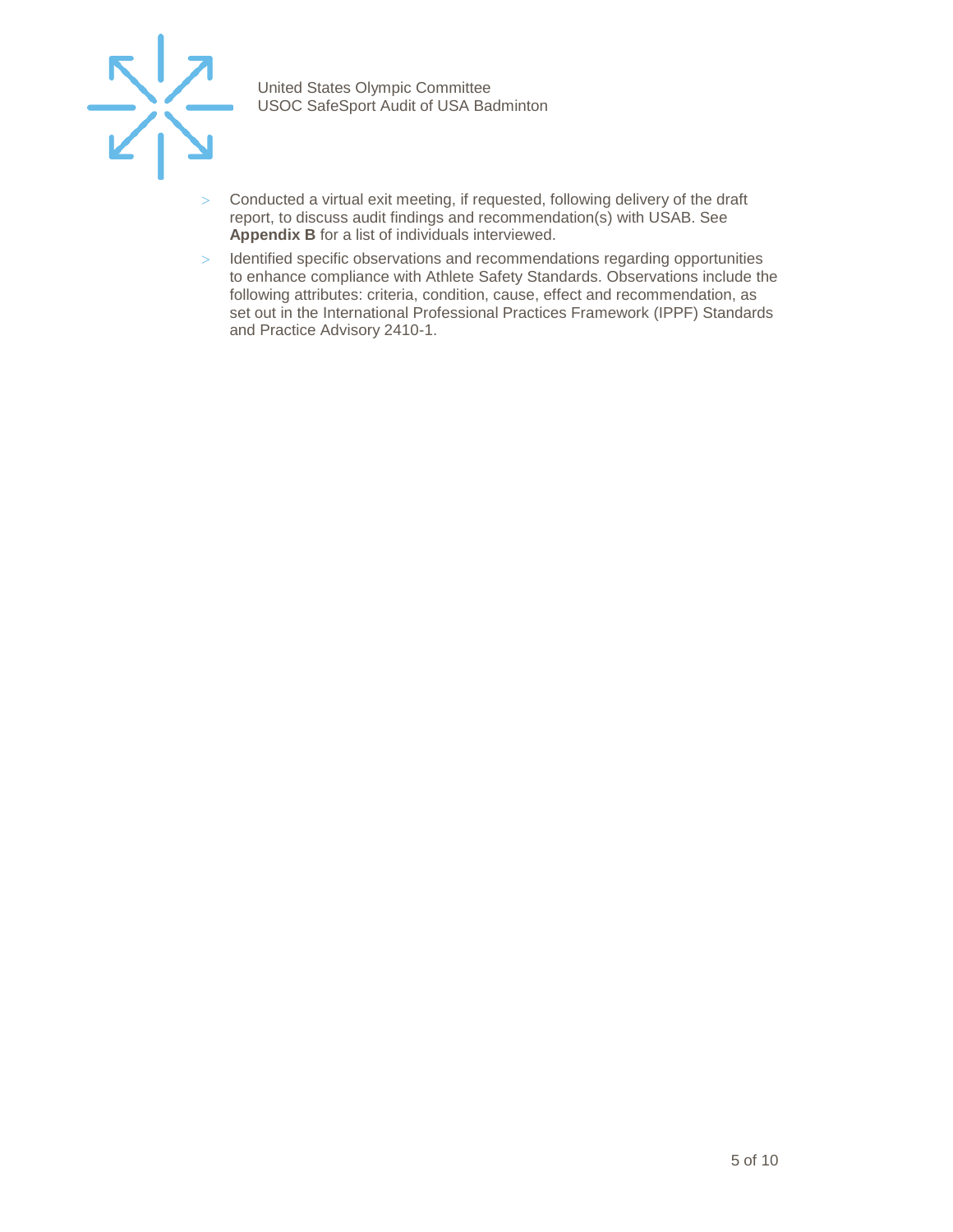

### **Detailed Report**

<span id="page-5-0"></span>The tables below represent opportunities to enhance the design and effectiveness of USAB's compliance with the Athlete Safety Standards.

| 1. Athlete Safety Standards - Criminal Background Checks and Education and<br><b>Training Policy Requirements</b> |                                                                                                                                                                                                                                                                                                                                                                                                                                                                                                                                                                                                                                                                                                                                                                                                                                                                                                |  |
|-------------------------------------------------------------------------------------------------------------------|------------------------------------------------------------------------------------------------------------------------------------------------------------------------------------------------------------------------------------------------------------------------------------------------------------------------------------------------------------------------------------------------------------------------------------------------------------------------------------------------------------------------------------------------------------------------------------------------------------------------------------------------------------------------------------------------------------------------------------------------------------------------------------------------------------------------------------------------------------------------------------------------|--|
| <b>Criteria</b>                                                                                                   | The Athlete Safety Standards state each NGB/HPMO shall<br>require criminal background checks and education and training<br>for those individuals it formally authorizes, approves, or appoints<br>(a) to a position of authority over, or (b) to have frequent contact<br>with athletes.                                                                                                                                                                                                                                                                                                                                                                                                                                                                                                                                                                                                       |  |
| <b>Condition</b>                                                                                                  | USA Badminton's SafeSport Policy only requires annual criminal<br>background checks for coaches and staff. Based on further<br>discussion with USAB, there are other stakeholders that are<br>required to have a criminal background check conducted (e.g.,<br>Officials/Referees, volunteer officials); however, USA<br>Badminton's SafeSport documentation and administrative<br>materials does not state that these stakeholders are required to<br>have a criminal background check completed.                                                                                                                                                                                                                                                                                                                                                                                             |  |
| Cause                                                                                                             | USAB may not have updated its SafeSport-related<br>documentation and administrative materials to align with<br>requirements in the Athlete Safety Standards.                                                                                                                                                                                                                                                                                                                                                                                                                                                                                                                                                                                                                                                                                                                                   |  |
| <b>Effect</b>                                                                                                     | USAB may not be in compliance with the Athlete Safety<br>Standards. USABs must be in compliance with the Athlete Safety<br>Standards to be a member in good standing. Noncompliance with<br>the Athlete Safety Standards can result in disciplinary action by<br>the USOC including withdrawal of high performance funding.<br>Additionally, stakeholders (e.g., coaches, staff, officials,<br>volunteers, etc.) may not know that criminal background checks<br>and education and training requirements apply to them or be<br>informed of SafeSport initiatives and the related misconduct<br>areas. Also, athletes may have contact with individuals who are<br>unaware of SafeSport misconduct and the potential impact to<br>athletes' well-being and/or have contact with individuals who<br>have a criminal history, which could put athletes at SafeSport-<br>related misconduct risk. |  |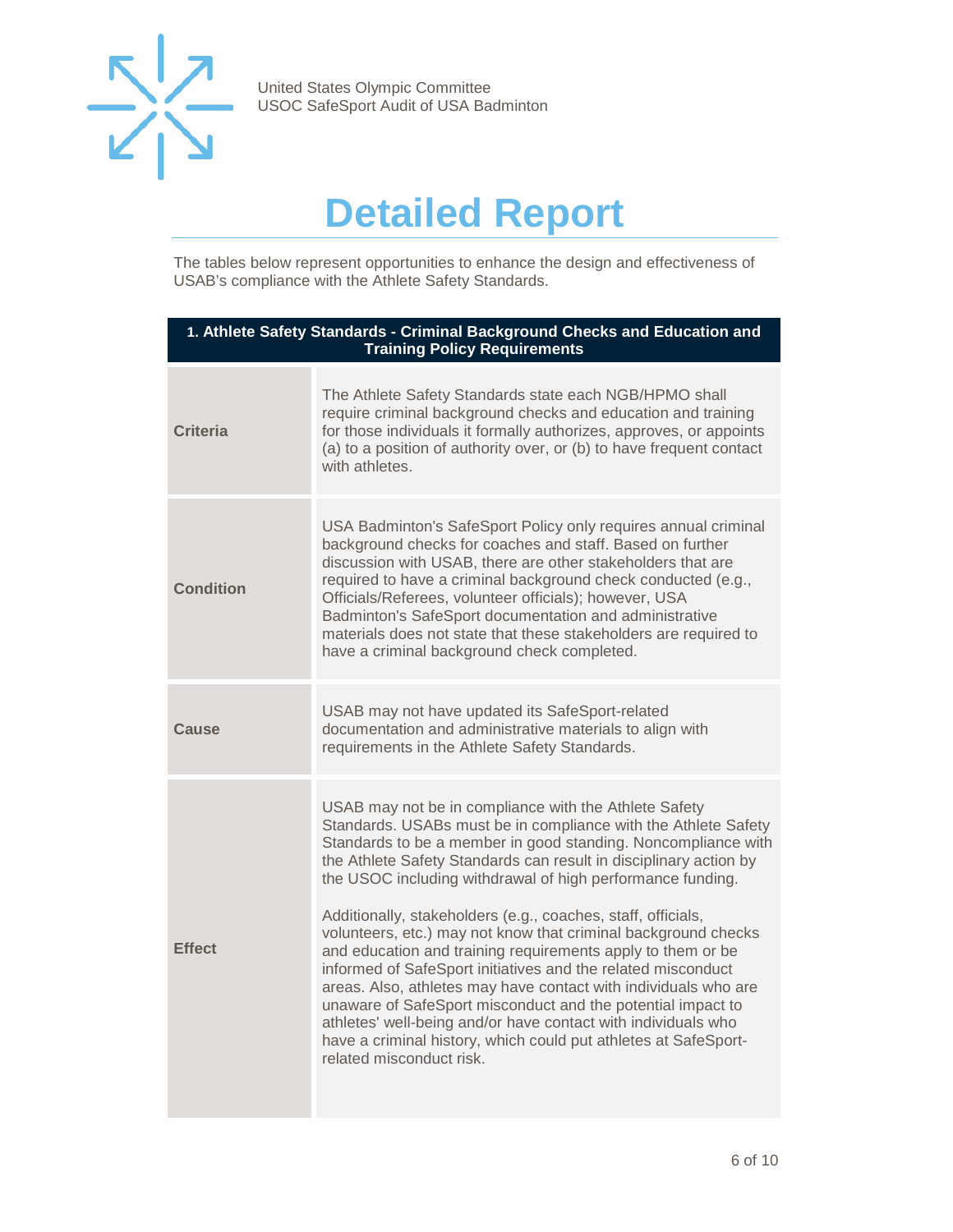

| 1. Athlete Safety Standards - Criminal Background Checks and Education and<br><b>Training Policy Requirements</b> |                                                                                                                                                                                                                                                                                                                                                                                                                                                                                                                                                                    |  |
|-------------------------------------------------------------------------------------------------------------------|--------------------------------------------------------------------------------------------------------------------------------------------------------------------------------------------------------------------------------------------------------------------------------------------------------------------------------------------------------------------------------------------------------------------------------------------------------------------------------------------------------------------------------------------------------------------|--|
| <b>Recommendation</b>                                                                                             | USABs SafeSport policy must require that individuals it formally<br>authorizes, approves, or appoints (a) to a position of authority<br>over, or (b) to have frequent contact with athletes complete<br>criminal background checks and education and training<br>requirements in a timely manner and before they have contact<br>with athletes to provide assurance that they are educated on the<br>requirements of the Athlete Safety Standards. Compliance with<br>these requirements must be completed within 90 days of receipt<br>of the final audit report. |  |
| <b>Management</b><br>response                                                                                     | We agree with the condition and recommendation and will<br>respond to the USOC with a detailed plan to ensure compliance<br>with the current NGB Athlete Safety Policy. Our plan will be<br>submitted to the USOC within the 90 day timeline referenced<br>above.                                                                                                                                                                                                                                                                                                  |  |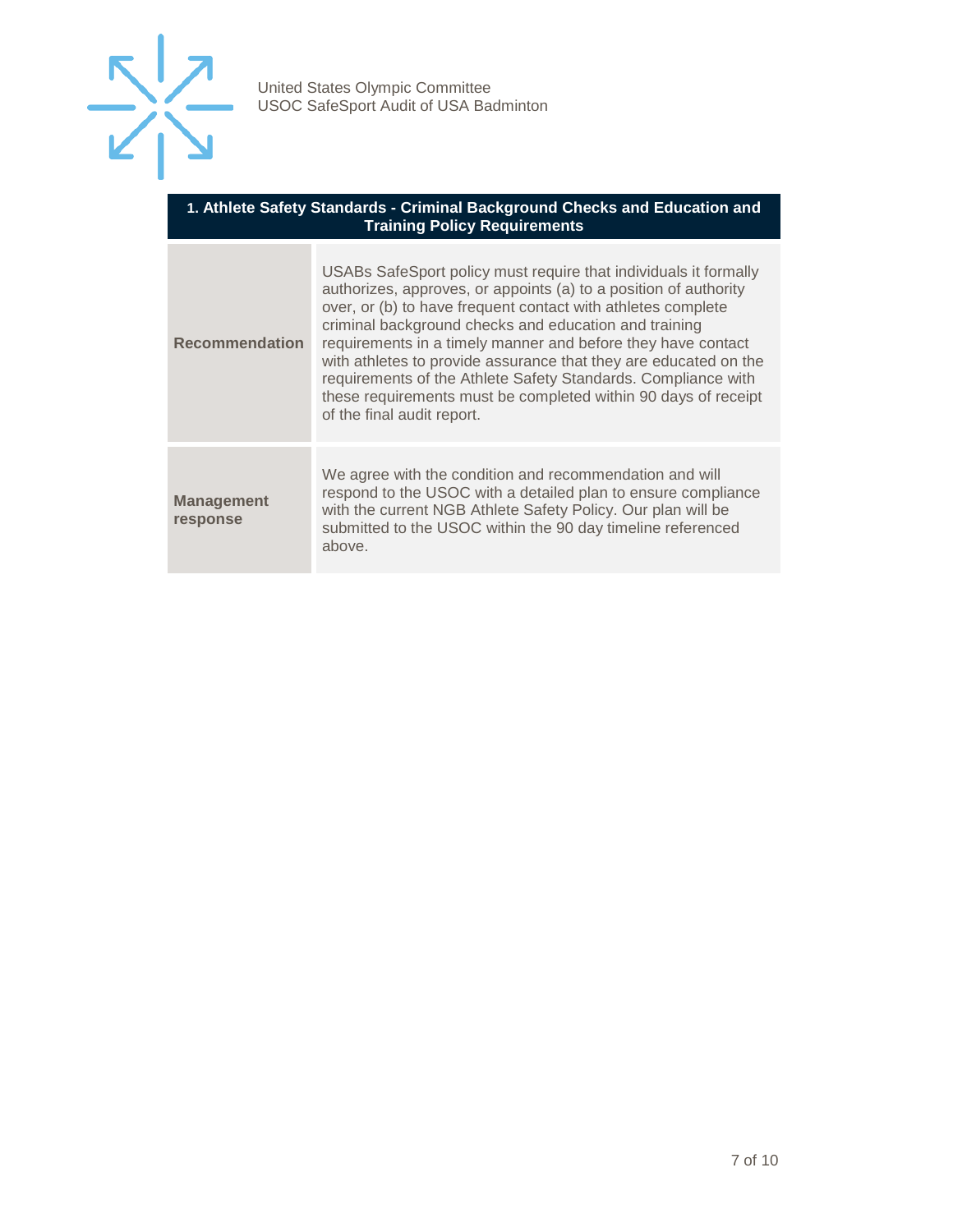

## <span id="page-7-0"></span>**Report Appendices**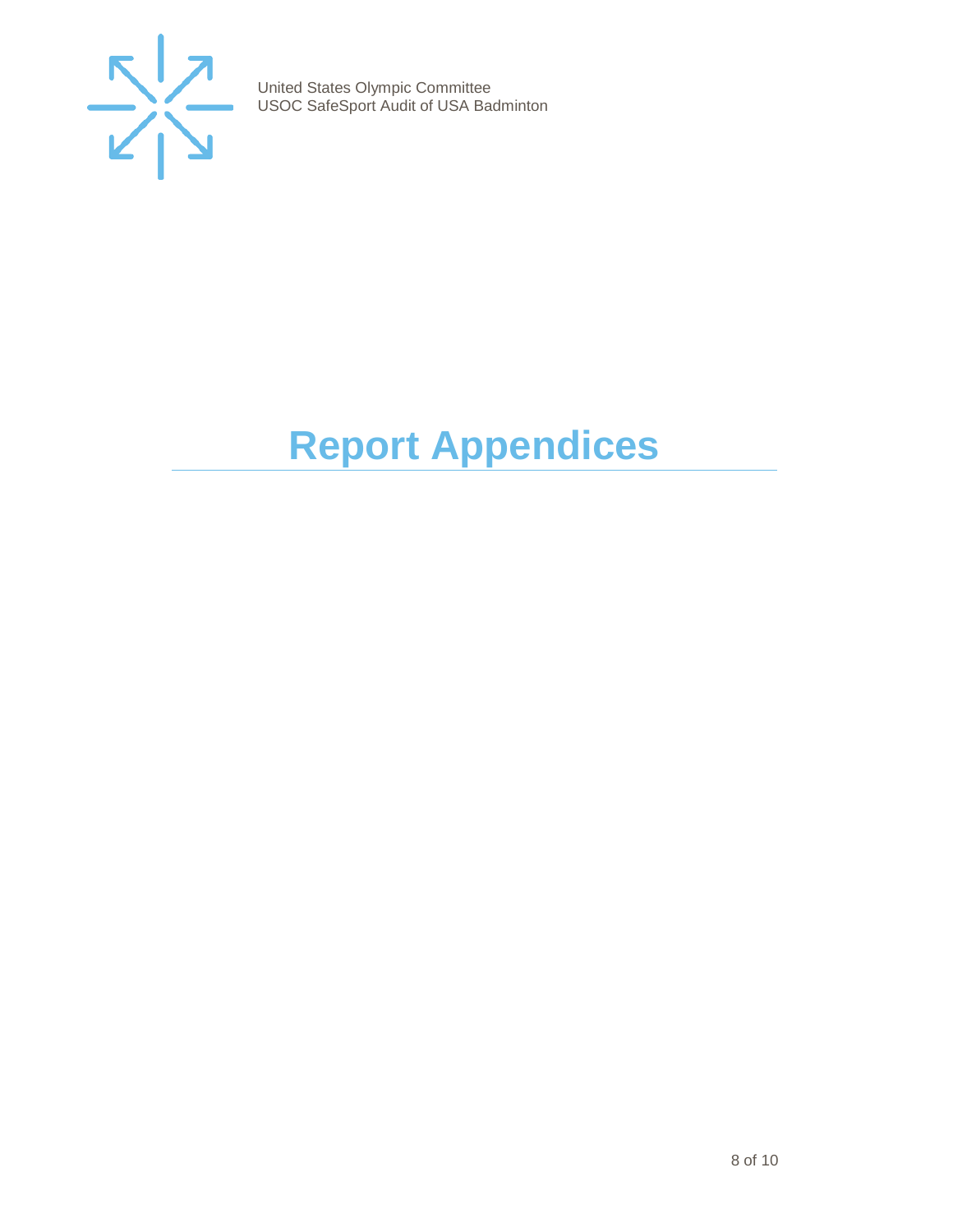

### <span id="page-8-0"></span>**Appendix A: Documents Reviewed**

We reviewed the following documents:

- > Athlete Safety Standards Program Questionnaire
- > Bylaws of USA Badminton, Inc.
- > Population listing of "required individuals"(i.e., covered individuals required to undergo background check and training)
- > USA Badminton SafeSport Handbook
- > Team USA Badminton Website